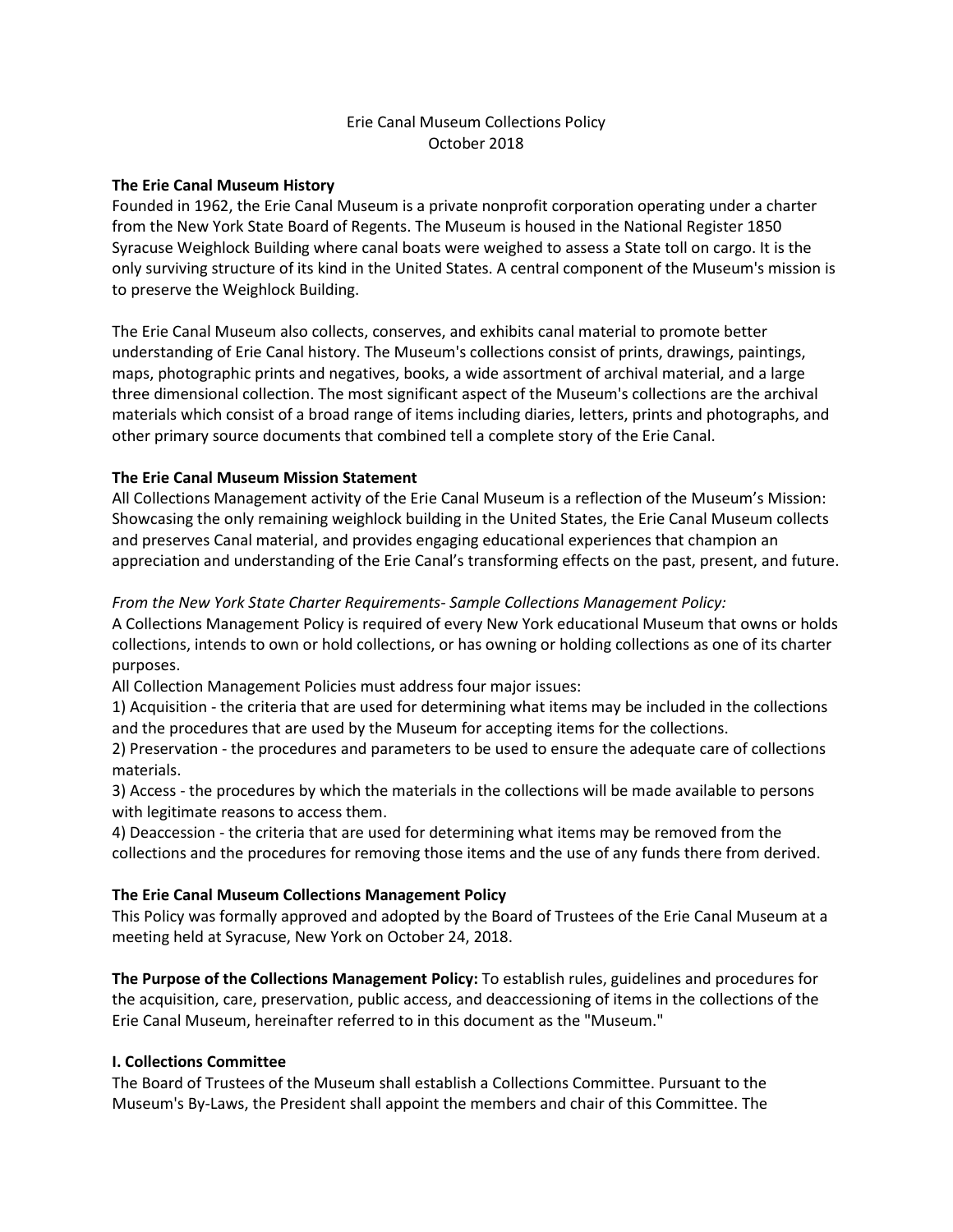Committee shall recommend items for accession to and deaccession from the collections of the Museum. The Collections Committee shall include in its deliberations, whenever deemed necessary, the advice of professionals with the goal of making well-considered and timely recommendations to the Board of Trustees. The final decision to accession, to acquire without accessioning, or to deaccession items to or from the collections of the Museum shall rest with the Board of Trustees.

# **II. Acquisitions**

A. Scope. The Museum collects printed and manuscript materials, maps, photographs, motion picture film, digital materials, video and audio recordings (such as oral histories), paintings, artifacts and other items which

1. deal with the Enlarged Erie Canal, the Old Erie Canal, the New York State Barge Canal, the lateral canals, and the pre-Erie Canals of New York State;

2. are related to other canals, to the extent that they support specific the Museum's mission.

## B. Guidelines.

Acquisitions to the Museum's collections by purchase, loan, gift, bequest or other means shall accord with the following rules:

1. The owner must have clear title and must sign a deed of gift transferring title to the Museum. In the case of a bequest, the donor must also have had clear title.

2. A donor or accession file containing gift agreements and other proofs of the Museum's legal ownership of acquisitions shall be maintained.

3. Acquisitions by purchase shall not exceed the annual budget for such purchases unless additional proper financing has been arranged.

4. No acquisition shall be appraised by a trustee, staff member, or any other person closely associated with either a trustee or a staff member. (See U.S. Tax Reform Act of l984 and Internal Revenue Service regulations relating to the act.)

5. The Museum must be capable of housing and caring for the proposed acquisition according to generally accepted professional standards.

6. Proposed acquisitions shall be free of donor-imposed restrictions unless such restrictions are agreed to by the Collections Committee and the Board of Trustees.

7. Acquisitions approved by the Board of Trustees for accessioning shall be promptly accessioned upon receipt and acceptance under a system approved by the Collections Committee and the Board of Trustees.

8. Donors and prospective donors, whenever deemed appropriate, should be asked by the Collections Committee whether they would be willing to provide funds for the full or partial cost of accessioning and subsequent maintenance of materials gifted to the Museum. Willingness or unwillingness to provide such funds should not be a determining factor in the Board of Trustees decision to accept or reject a gift for accessioning.

# **III. Care and Preservation**

The Museum realizes its obligation to protect its collections which are held in the public trust. Therefore, the Museum shall act to the best of its ability, according to the following guidelines:

A. A stable environment for items in storage or on display shall be maintained by protecting them from excessive light, heat, humidity and dust. The environmental needs of different materials shall be considered.

B. All materials shall be protected against theft, fire, and other disasters by a security system and by a written disaster plan.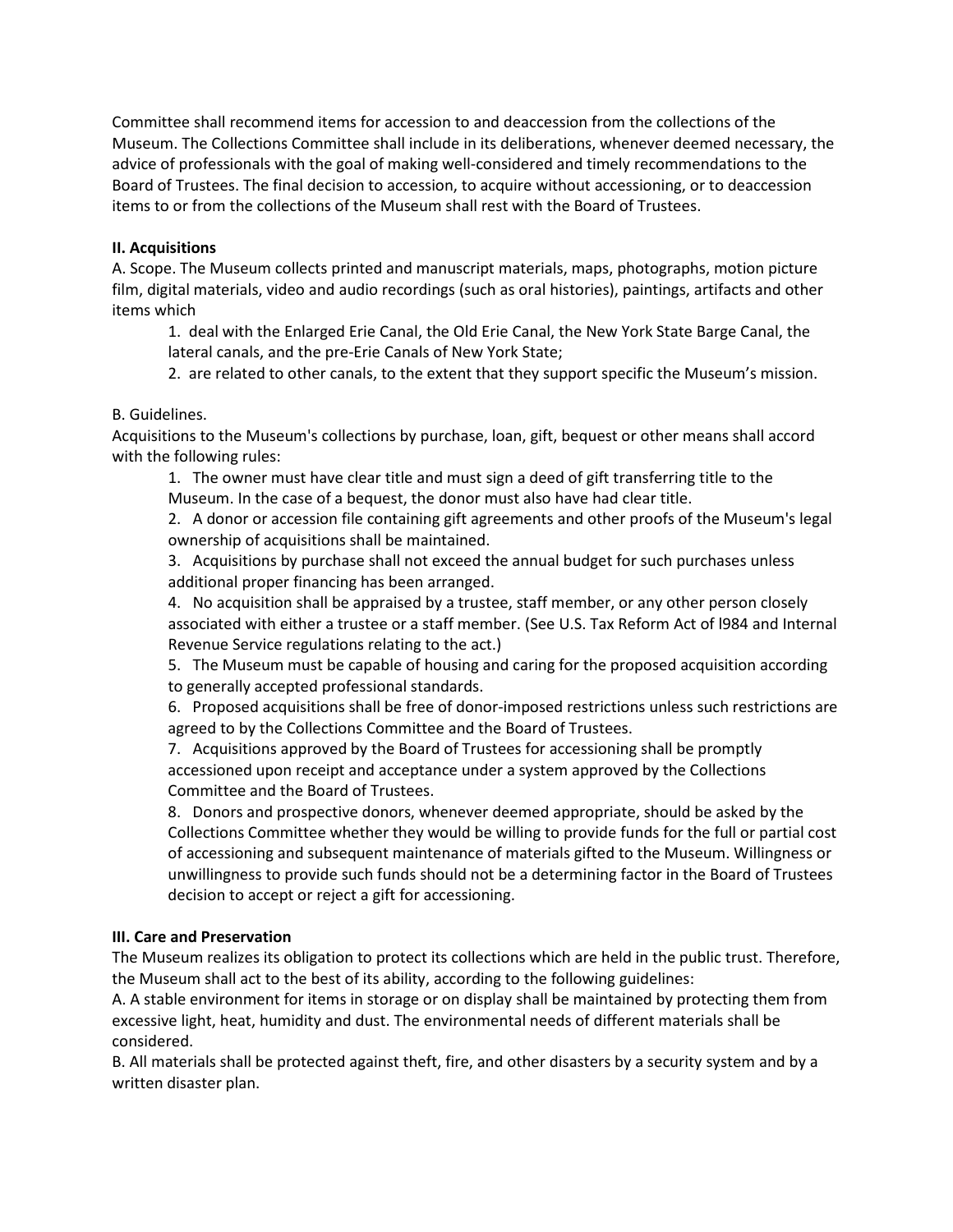C. If needed, paper and photographic materials shall be digitally captured, copied on microfilm, photocopied on acid-free paper, or otherwise made redundant and stored in a separate location.

D. When deemed necessary, conservation of materials shall be undertaken with the advice of a trained conservator.

E. Records shall be kept using appropriate forms for documentation: i.e., temporary receipt form, deed of gift, accession forms, relevant correspondence, conservation reports, loan agreement, and deaccession records.

F. Inventories and location records in the collections database shall be kept up to date to facilitate public access and to prevent loss.

# **IV. Public Access**

The Museum shall make research materials in its possession available to legitimate researchers with legitimate justification, but with the following stipulations:

A. Inventories, relevant files and the assistance of a staff member or trained volunteer shall be available to users.

B. A registration form listing rules for usage shall be read, filled out and signed by all researchers.

C. The Museum may limit access to fragile or unusually valuable materials.

D. Hours of operation may be by designated hours or by appointment, depending on the availability of staff or trained volunteers.

E. Photographic, digital scanning and xerographic reproduction:

1. A Request for Copies form containing a notice of copyright restriction shall be signed by each user before copies are made.

2. Copies may not be used "for any purpose other than private study, scholarship or research." (United States Copyright Law, Title 17)

3. Reproduction by the Museum in no way transfers either copyright or property rights, nor does it constitute permission to publish or to display materials. The Museum shall not be liable for copyright violation.

4. All prices for copying shall be determined on an individual basis.

5. In some cases, the Museum may refuse to allow copies to be made because of the physical condition of the materials, restrictions imposed by the donor, copyright law, or right-to-privacy statutes.

6. Use of flash photography is prohibited unless specifically approved by the Curator.

F. A fee may be charged for research work done to meet requests: the amount shall be approved by the Board of Trustees.

G. The Museum may refuse access to an individual researcher who has demonstrated such carelessness or deliberate destructiveness as to endanger the safety of the materials. In addition, the Museum is committed to bringing to the public information culled from its documents, photographs, artifacts and oral histories by presenting public programs; mounting exhibits; and publishing newsletters, pamphlets, checklists and guides to the collections whenever possible. When

possible collection items may be digitized and made available online.

# **V. Deaccessioning**

No accessioned object or collection shall be removed from the Museum's collections except in conformity with the following rules:

A. A deaccession recommendation shall be prepared by the Collections Committee and approved by the Board of Trustees. When deemed necessary, professional advice shall be sought before an item is deaccessioned.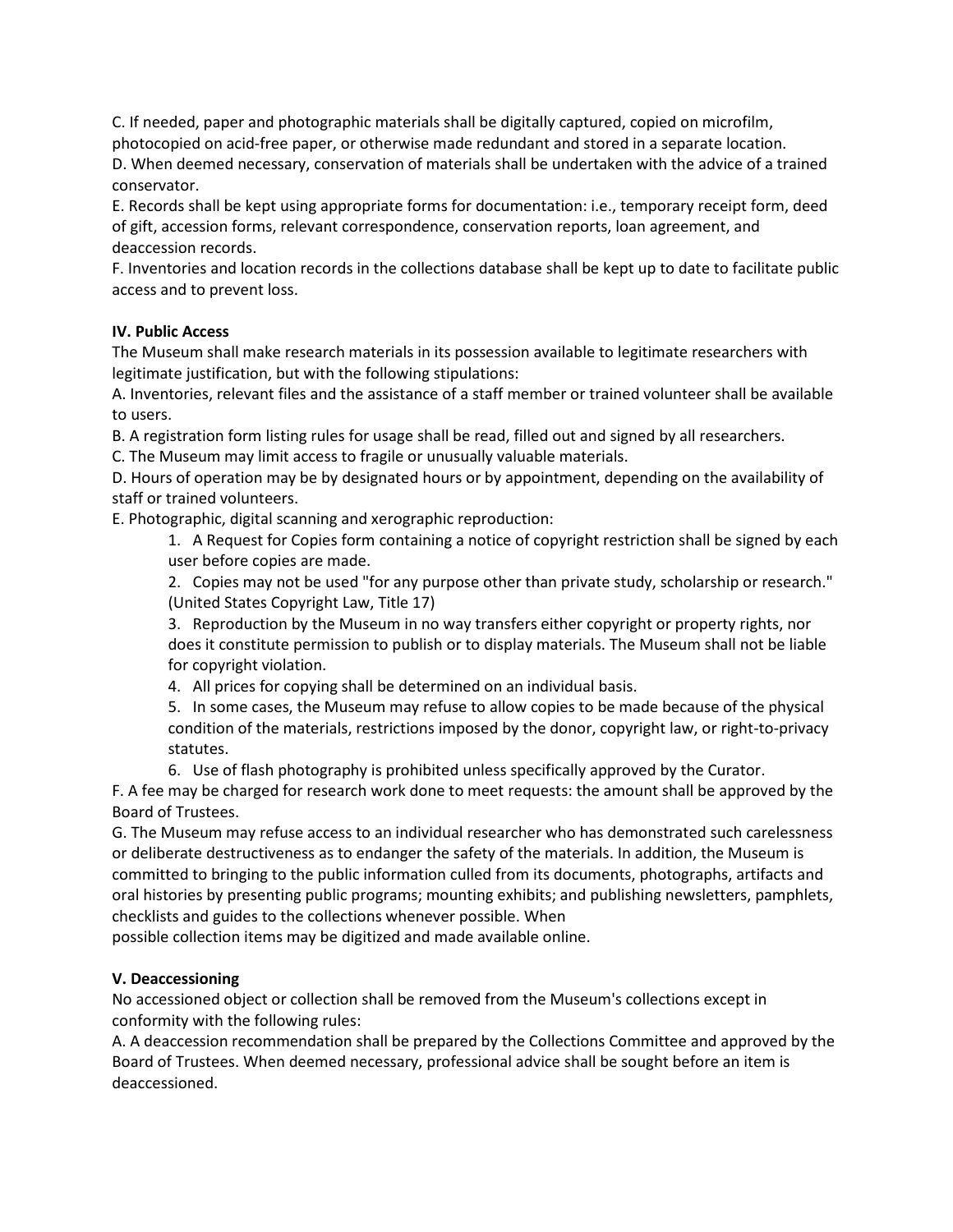B. The decision to deaccession should be cautious and deliberate and follow generally accepted museological standards. One or more of the following criteria must be met:

- 1. The material is not relevant to the mission of the Museum.
- 2. The material has failed to retain its identity or has been lost or stolen and is not recovered.
- 3. The material duplicates other material in the collection of the Museum and is not necessary

for research or educational purposes.

4. The Museum is unable to conserve the property in a responsible manner.

C. No donated material shall be deaccessioned for three years after the date of its acquisition. (See U.S. Tax Reform Act of 1984 and Internal Revenue Service regulations relating to the act.)

D. A complete record of deaccessions shall be kept. A copy of this record shall be retained permanently with donor files.

E. Proceeds derived from the deaccessioning of any property from the collections of the Museum shall be preserved exclusively for acquisitions to the collections. In no event shall proceeds be used for operating expenses or for any purpose other than acquisition to the collections.

F. Disposal may be by exchange, donation or public sale with scholarly or cultural organizations as the preferred recipients.

G. Materials deaccessioned shall not be privately sold, given or otherwise transferred to the Museum's staff or trustees.

# **The Erie Canal Museum Collections Management Procedures Manual I. Statement of Authority**

The Curator of Collections and Exhibitions shall be responsible to the Executive Director for managing the collections and conservation program, developing permanent and changing exhibits, and responding to research and photo collections requests. Certain specific tasks are outlined below:

1. Serve as registrar of the artifact collection, maintaining the accession file and the collection catalogue records, and supervising the receipt and dispatch of loan objects.

2. Identify and respond to the needs of the artifact collection: proper climate control, conservation, cataloguing, storage, etc.

3. Identify, locate, and recommend appropriate additions to the collection.

4. Perform research and disseminate knowledge regarding the artifact collection to the staff and the public.

5. Monitor and maintain the safety of exhibits, the Museum and visitors.

6. Answer public requests for printed, photographic and video reference.

7. Assist researchers and fulfill public requests for printed, photographic, and other reference materials.

8. Develop, design, and install the Museum's permanent exhibits, utilizing the institution's artifact and archival collections and other outside resources as appropriate.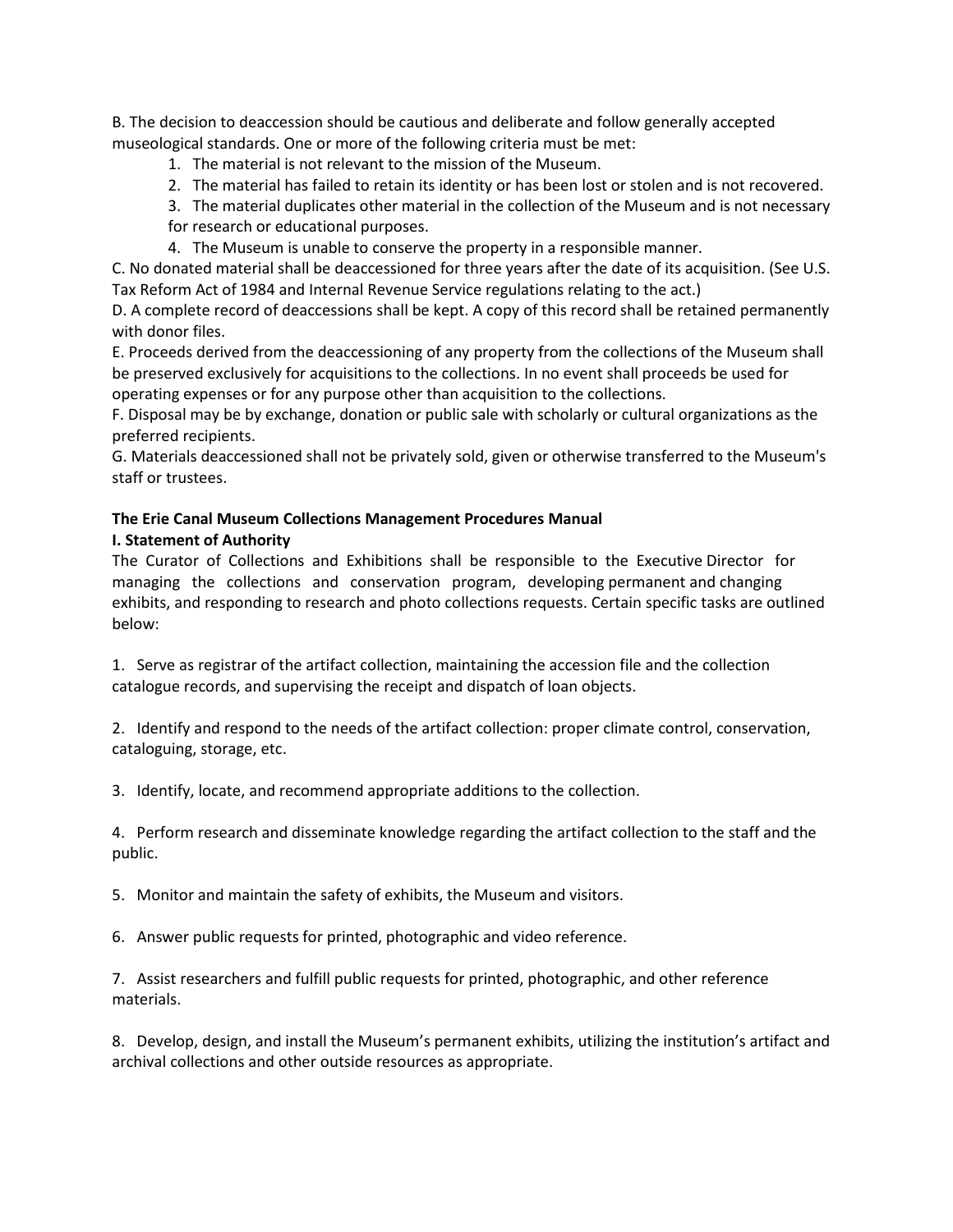9. Manage all aspects of the special exhibition program: research, securing loans of material to be exhibited, label-copy writing, design, and installation.

10. Assisting with grants: identify new sources, assist in preparation, and administer grants to ensure compliance with grant terms and obligations.

11.The curator is responsible for insuring compliance with all laws and regulations pertaining to its collections and collecting activities.

The management of museum collections is a public trust. Because this trust is central to the Mission of the Erie Canal Museum, we choose to begin the Collections Management Procedures Manual with the Code of Ethics and the Curatorial Code of Ethics. Through this document the need for awareness of the law; adherence to written museum policies; knowledge of and concern for the collections; sensitivity to the public's interest in the collections; propriety in all of one's dealings; and open and frank disclosure of private holdings and transactions are stressed.

The curator is a specialist in a field related to the collection in his or her care and is responsible for the overall well-being and scope of that collection. This includes acquisition and disposal, preservation and access, interpretation and exhibition, and research and publication. This code offers a set of ethical guidelines for those who work with our museum's collections.

#### **II. Code of Ethics**

The Erie Canal Museum's code of ethics was approved by the board of trustees August 2007. The code of ethics outlines the ethical requirements of the board of trustees, the museum's management, employees, and volunteers.

#### **III. Curatorial Code of Ethics**

## **A. Management, Maintenance and Conservation of the Collections**

Curators are authorities concerning the collections under their care. As such, they should develop and preserve thorough, up-to-date, easily comprehensible information about those collections. They should work in cooperation with the registrar, collections manager, conservator and other staff to ensure that the collections and related documentation are well maintained. In small museums where other collections staff are not employed, the curator must assume responsibility for record keeping and the condition of objects.

1. Acquisition and Disposal. Curators usually initiate or initially approve the acquisition and disposal of objects under their care. Curators must adhere to the acquisition and disposal policies of their institution. If written policies do not exist, curators should urge that such documents be developed. Curators must be cognizant of and abide by all laws (international, national and local) affecting the acquisition of objects in their areas of responsibility. To avoid acquiring illegally exported or improperly collected specimens, curators can consult UNESCO Convention, the Archeological Resources Protection Act, the American Indian Religious Freedom Act, state and federal wildlife laws and regulations, and the guidelines of their professional societies. The provenance of all objects should be known and recorded.

Curators should review the objects in their collections periodically to assess their continued relevance to the museum's purposes and to evaluate their physical care.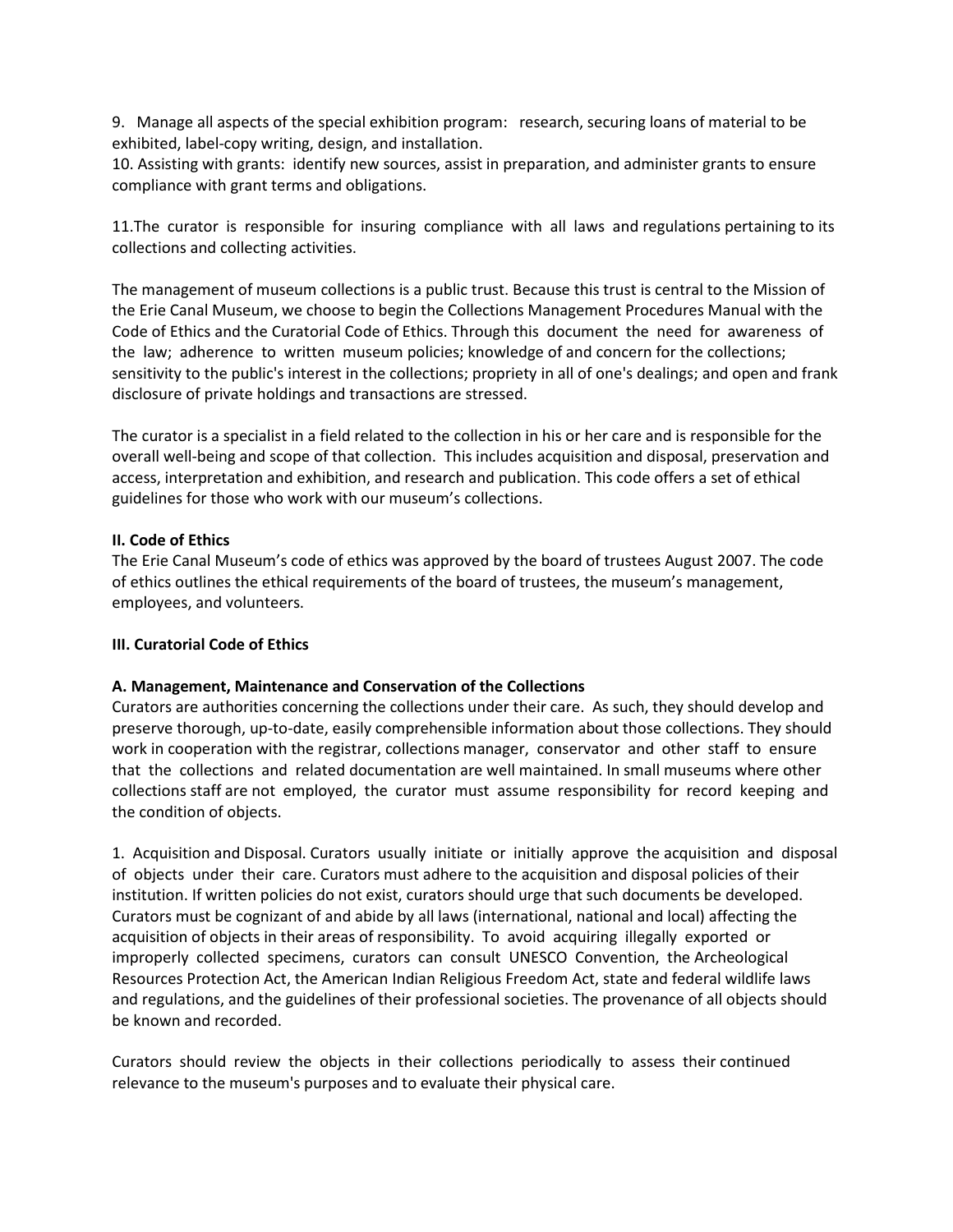Although the authority and final decision for deaccessioning always rest with the Board of Trustees, curators must offer guidance, based on their expertise, in order that the institution not suffer legally, financially, scientifically or aesthetically through disposal of objects from collections.

Curators must not prepare appraisals for objects to be deaccessioned. For an accurate indication of an object's value, outside appraisals must be sought. Curators must never purchase, even at public auction, objects deaccessioned from their own institution's collections.

2. Appraisals. Curators may prepare appraisals only for internal use at their institution (e.g., insurance valuations for loans) and, with the approval of the curator's museum, for other nonprofit institutions. Appraisals will never be provided to donors for any purpose, including tax write-offs or personal insurance policies. A list of private appraisers can be supplied by the museum.

3. Commercial Use. In collaboration with the conservator, curators should carefully evaluate proposals to replicate collections objects for commercial use. The safety of the original object must not be threatened, and inaccurate copies and inappropriate uses must be forbidden.

4. Availability of Collections. A delicate balance may exist between object preservation and object access. Curators and conservators should confer to determine the needs and allowable access for each object. When possible, legitimate requests for information and/or the examination of objects should be honored. This access shall include loans to responsible institutions as well as use within the owner institution.

5. Truth in Presentation. Curators are responsible for the accuracy of their research and interpretation and for the content of written descriptions and documentation of the collections under their jurisdiction, whether prepared by themselves or by others. Curators have a responsibility to an object's creator(s) and should present the creator's perspective and the object's cultural context as accurately and as sensitively as is possible.

6. Human Remains and Sacred Objects. Curators who have human remains or sacred objects in their collection must be aware of the peoples intimately involved or associated with these materials. Curators must be willing to exchange ideas with cultural representatives concerning the acquisition, exhibition, interpretation, storage or possible return of culturally sensitive objects.

## **B. The Curator as a Staff Member**

1. General Deportment. In all activities and statements, curators must make it clear whether they are acting or speaking for their institution, their professional associations or themselves. They must not represent, or appear to represent, their institution or their associations without a mandate to do so.

2. Conflict of Interest. Curators owe loyalty to their museum. Activities that conflict with this loyalty or cause curators to favor outside or personal interests over those of their institution must be avoided. Critical areas where curators must avoid conflicts of interest with their institution are: personal collecting, dealing, gifts and outside consulting or employment. In all such areas, the open and frank disclosure by the curator of all private holdings and transactions is essential.

3. Personal Collecting. Curators in one discipline may be encouraged to establish personal collections in their specialty, while curators in other fields may be discouraged from doing so. Some art curators are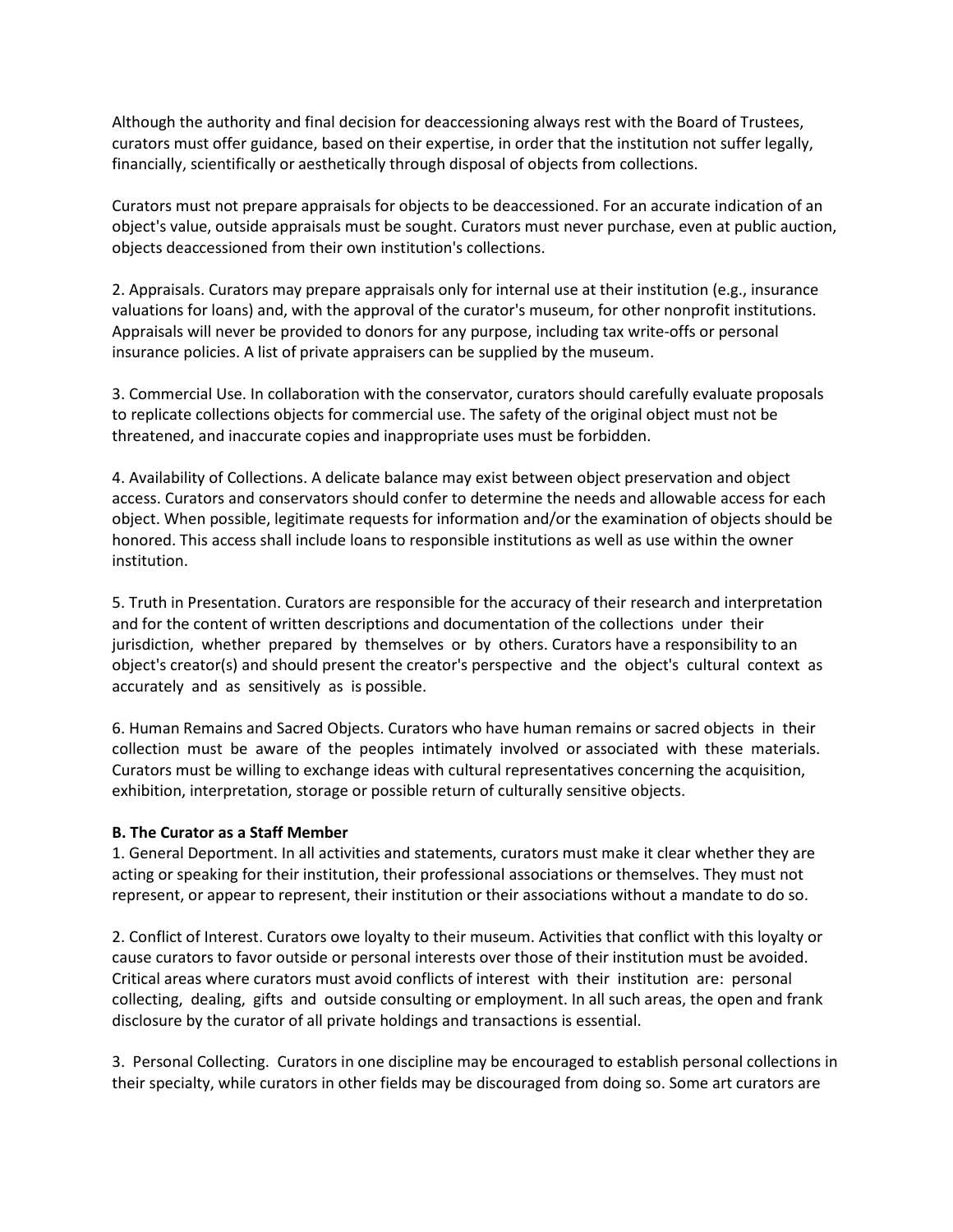expected to acquire museum-quality works for their own collections; archaeologists, ethnographers and natural scientists are generally restricted in such activities in order to preserve scientific data.

Curators who collect privately must adhere to the following guidelines. Curators must follow the personal collecting policies adopted by their institution. If a written document does not exist, curators should urge that a policy be developed. Collections acquired before employment, family inheritances and collections outside the museum's field of interest are generally exempt from such policy restrictions. At the time of employment, curators who collect should provide their institution with an inventory of their collection. This inventory should be updated periodically.

Curators must never compete with their museum for an object. Curators must give their institution first option to acquire an object that they have purchased before adding it to their personal collection. Curators must not purchase objects deaccessioned from their own institution or trade objects from their personal collection for objects from their museum's collection.

Curators should not store personal collections on museum property or research or conserve their personal collections on museum time without the permission of their institution. If curators lend objects for an exhibition in their museum, they should lend them anonymously. Similarly, illustrations of works in curators' collections should be credited anonymously in the museum's publications. If curators decide to dispose of part or all of their personal collection, they should offer it first to their museum as a gift or at fair market value. If their museum chooses not to purchase the collection, curators should first consider sale at public auction rather than to a dealer. All such transactions should be documented. A curator should not negotiate personally with a dealer with whom the curator also does business on behalf of the museum.

Neither relatives nor friends should engage in a transaction, on behalf of the curator, that is not in compliance with the above stated principles. Curators should also urge members of their immediate family to comply with these restraints and constrictions in their personal transactions.

4. Dealing. There is a distinct difference between dealing (buying and selling for personal profit) and occasional sales to upgrade a personal collection. To avoid conflicting loyalties, curators must not become involved in dealing. A curator must not act as a dealer, be employed by a dealer or retain an interest in a dealership.

5. Gifts, Favors, Discounts and Dispensations. Curators should accept gifts only for their institution. Gifts accepted by a curator may bias that curator in favor of the donor. A gift relevant to the museum's collection should not be accepted by a curator for personal use. A donor may genuinely wish to give a gift directly to a curator. When a close personal relationship exists in addition to a professional one, the curator may accept the gift but must submit a record of the transaction to the museum. Curators must not accept personal discounts from a dealer if their museum also does business with that dealer. Curators who are artists must not use their position to advance their own work. To do so is equivalent to granting themselves special favors.

6. Outside Employment. Outside employment includes any situation where curators work for an organization, an individual or themselves on their own time and are privately paid. Curators should conform to their museum's personnel policy concerning outside employment. Curators should not undertake outside employment without prior clearance by the director of their museum. Curators should not allow outside employment to interfere with the full and conscientious performance of their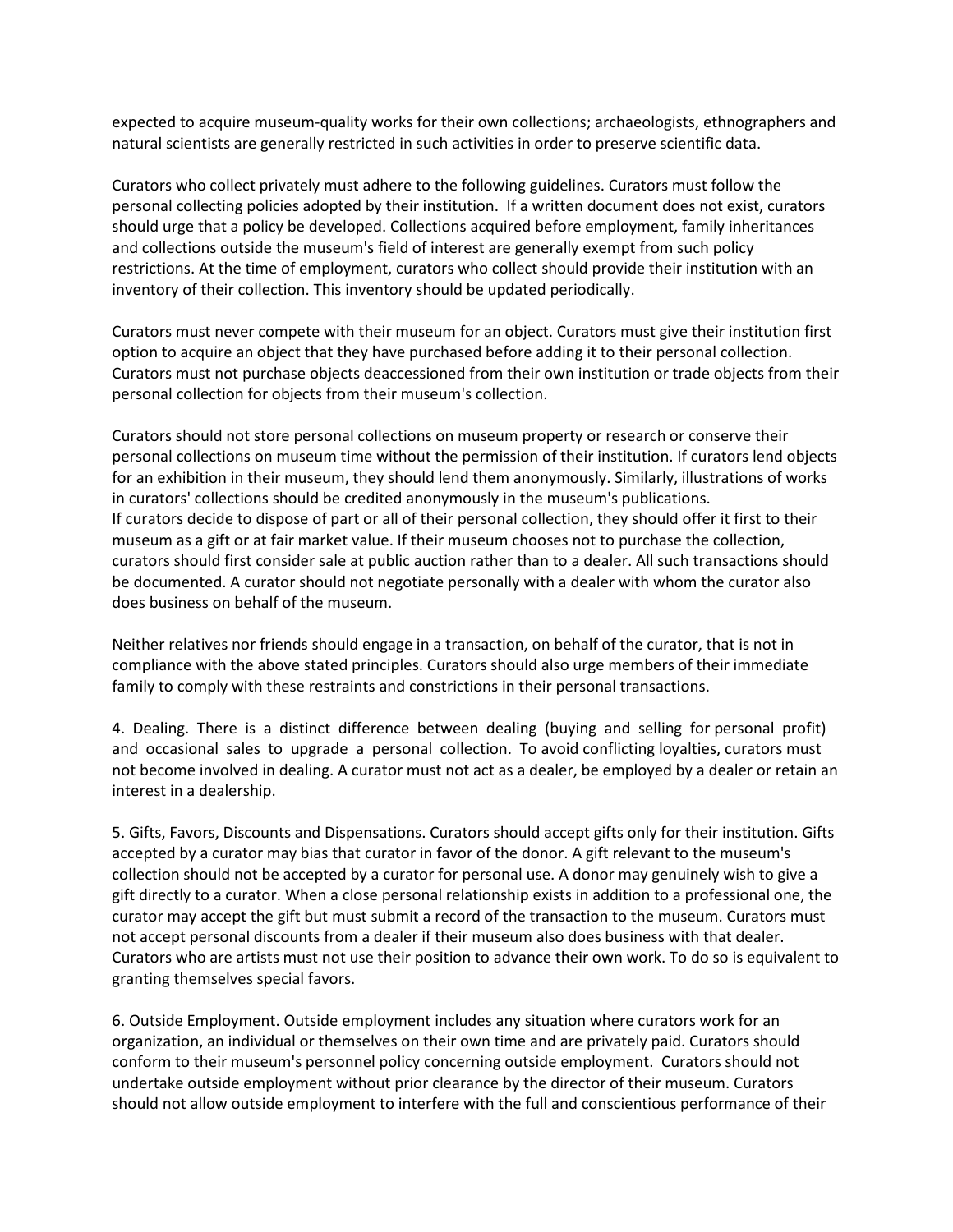museum duties. Curators should conform to the conflict of interest guidelines when undertaking outside employment. Curators should not draw upon any of their institution's resources when involved in outside employment, except with that institution's approval.

7. Teaching, Consulting, Lecturing and Writing. Teaching, lecturing, writing and professional consulting have the potential to increase a curator's knowledge and abilities and contribute to public understanding. Before engaging in any of these activities, curators should obtain clearance from the appropriate representative of their own institution. Curators should urge their institutions to prepare a written policy that deals directly with the disposition of lecture fees, royalties and ownership of copyrights. In current museum practice, curators are eligible for personal remuneration if these (materials) have been prepared and/or presented on their own time; if prepared on museum time, any payment is at the discretion of the institution.

8. Field Study and Collecting. Curators who collect in the field for their institutions are subject to the restraints and constrictions outlined under "Acquisition and Disposal." Curators who collect, on their own time, for their personal collections must exercise extraordinary discretion and follow the guidelines described in "Conflict of Interest," "Personal Collecting," and "Dealing" and Gifts."

## **C. The Curator and Museum Management Policy**

1. Professionalism. The director of the institution is the chief executive and must at all times serve as the conduit between the board and the curatorial staff. A curator may meet with the board or any individual member concerning museum management only with the full knowledge and approval of the director. Curators must carry out their assigned duties and functions according to the guidelines stated by the director. Curators must make every effort to operate within the institutional framework. No curator should bypass normal administrative channels until those channels have been fully explored. In rare instances in which a curator believes that the director is acting in an unethical manner, the curator must inform the director before discussing the problem with the board.

2. Interpersonal Relations. Curators employed by the same institution should work in full support and cooperation with each other. Curators must also be mindful of the need for cooperative relationships with curators in other museums.

3. Ownership of Scholarly Material. Curators hired to research and interpret the collection in their care sometimes regard the notes and associated materials that result from this work as their personal property, regardless of the museum's ownership of the actual collections' objects. If the scholarly activity is a personal project done exclusively on personal time and not within the scope of assigned responsibilities, it seems clear that the ownership is personal. If the work is within the scope of employment and fully funded by the institution, it is more likely to be the property of the museum. Curators must urge their own institutions to formulate policies on this issue.

## **IV. The Collections**

The Erie Canal Museum was established in 1962, at the time known simply as the Canal Museum. It was initially founded to save the Syracuse Weighlock Building from demolition. At the time the Museum was founded, it held no collections. Since then the collections have grown primarily through gifts.

Due to limitations of space and finances for collections care, the Museum strives to develop the collections through careful and judicious additions of artifacts and archival material.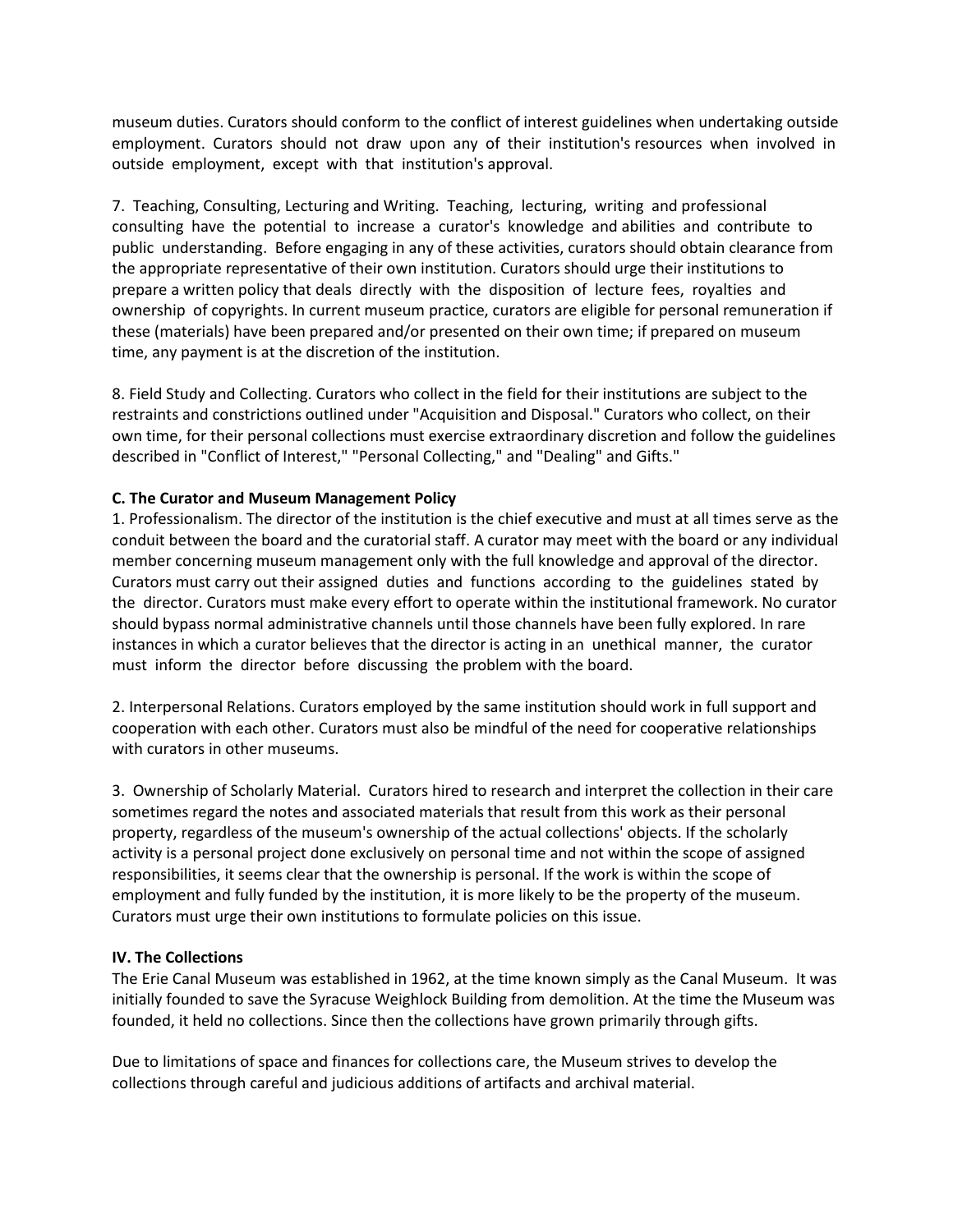## **A. Collections Priorities**

In early 2018, the Erie Canal Museum's Collections Committee revised the Collections Areas, listed in order of priority:

1. Materials dealing with the Enlarged Erie Canal, the Old Erie Canal, the New York State Barge Canal, the lateral canals, and the pre-Erie Canals of New York State.

2. Materials related to other canals, to the extent that they support specific research projects and the Museum's mission.

In addition to these two primary Collections Areas, the Museum also collects comparative objects from the time period of the Erie Canal's use.

#### Human Remains and Sacred Objects:

AAM recommends that museums recognize the special nature of human remains and sacred objects. The Erie Canal Museum is not a science, anthropology, or specialized religious museum which might face a mission-related collections decision. The Museum respects the special nature of human remains and sacred objects and for this reason, and in consideration of the scope of its mission, does not own such objects and will not accept them into the collections in the future.

## **B. Collections Personnel**

1. Collections Committee of the Board of Trustees: Oversees care and development of the museum collections. The committee meets at least once annually and as needed throughout the year to approve accessions to and deaccessions from the collections. The Collections Committee is also responsible for formulation and review of collections management policies. It reports directly to the full Board of Trustees on collections-related issues. It is also responsible for an annual assessment of Museum compliance with the AAM Standards for Collections Care, to ensure readiness for reaccreditation.

2. Curator: Is directly responsible for the day-to-day care and development of the collections. The Curator reports to the Executive Director of the Museum and makes a report to the Collections Committee no less than once per year. The Curator ensures that registration procedures are properly and completely carried out and that collection items receive proper care. He or she is also responsible for control of access to the collections and for ensuring that all staff and volunteers authorized to handle collection material are properly trained and supervised.

#### **C. Collection Inventory**

The collections of the Erie Canal Museum consist of around 50,000 artifacts, covering a wide variety of items reflecting the material culture of the 19th and early 20th centuries in upstate New York. This includes objects, books, photographs, and archival materials.

#### **D. Primary and Comparative Collections and Use Items**

Items acquired by the Museum are classified into one of three groups based on their intended use in the Museum's collections: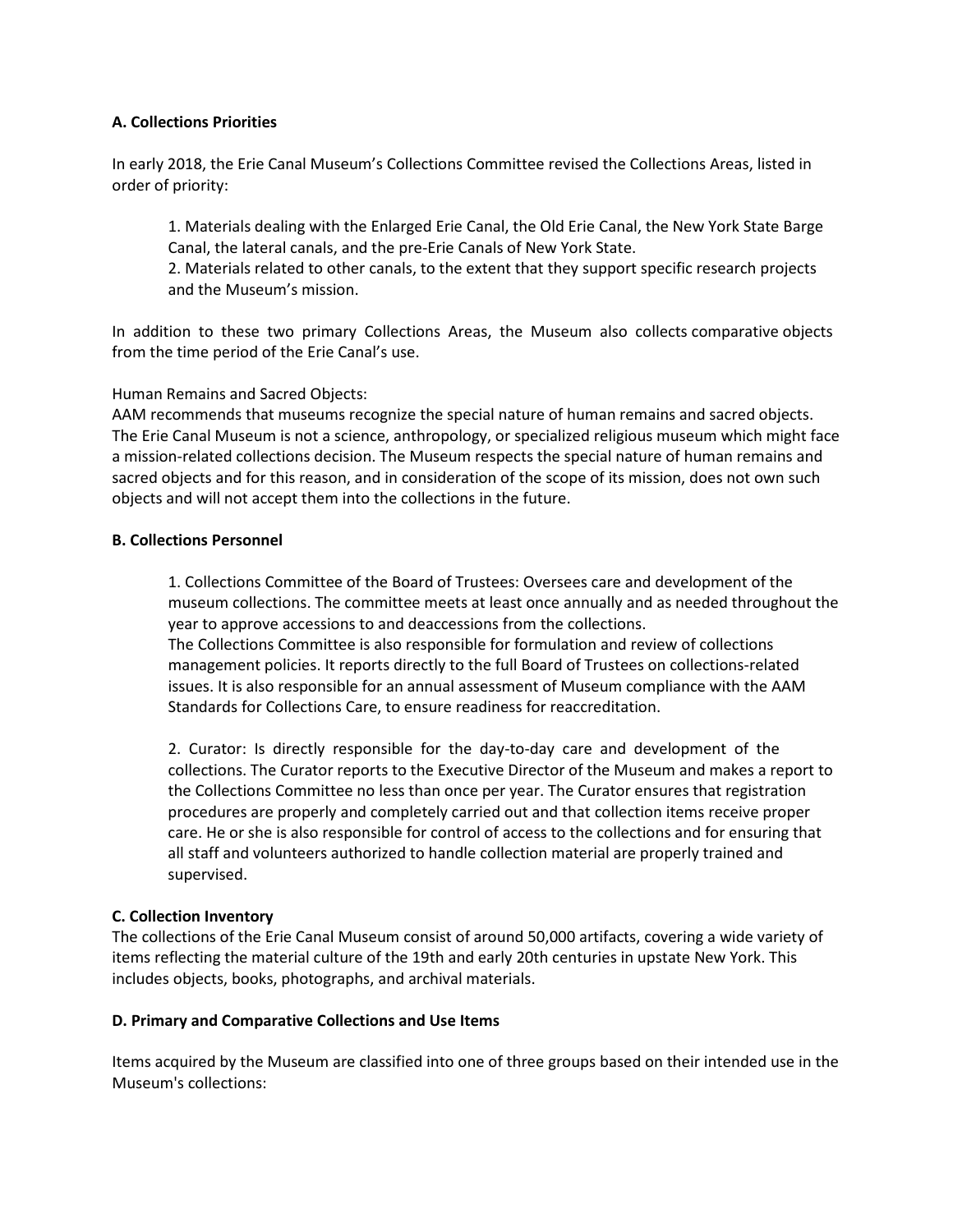1. Primary Collection items: Are items that fall directly into the range of items and activities that the Erie Canal Museum was formed to preserve -- items dealing with the construction and use of the Erie and related canals in New York State, Canadian canals, the Panama Canal, and other canals.

2. Comparative Collection items: The Comparative Collection is formed of items which are not directly related to canals, but are from the time period of the canals' use and/or are useful for forming a holistic picture of society.

3. Use Items: Are intended for use in programs undertaken by the Museum. These items are not part of the Museum's collections and are not subject to the Museum's collection policies and procedures.

#### **V. Acquisitions**

#### **A. Acquisition Methods**

Items are added to the collections of the Erie Canal Museum in three main ways:

1. Gifts. Gifts are accepted only by the Curator or a designated staff member. If it is not possible for a donor to wait to see the Curator, then an appointment needs to be made. Only the Curator may accept donations from walk-in visitors and it is essential that items not be left with any other staff member. A Gift Form (see Appendix H) must be signed and the donor's complete name, address, and telephone number noted on the form. All donations for the collections are subject to the approval of the Collections Committee of the Board of Trustees.

2. Purchases. No dedicated acquisitions fund is currently maintained by the Museum. Purchases should therefore be limited to items for the Primary Collection unless the material is for a specific educational purpose. When possible, all purchases should be proposed to and approved by the Director in advance. If an immediate purchase must be made, the Director and Curator have the authority to make the purchase, but all purchases for the collections are subject to the approval of the Collections Committee of the Board of Trustees.

3. Exchange. Both items must be appraised by an independent neutral party. If the monetary values are unequal a written consent must be provided or additional objects included in the exchange. Exchanges will only be with other non-profit cultural institutions.

#### **B. Acquisitions Scope**

The Erie Canal Museum seeks to expand the scope and quality of its collections by the thoughtful acquisition of artifacts and archival material by gift, bequest, purchase or exchange. Items will not be acquired for the museum's collections unless the following conditions are met:

1. The objects are relevant to and consistent with the museum's mission, collection areas and levels;

2. The museum can provide for the storage, protection, and preservation of the objects under conditions that ensure their availability for museum purposes and in keeping with professionally accepted standards;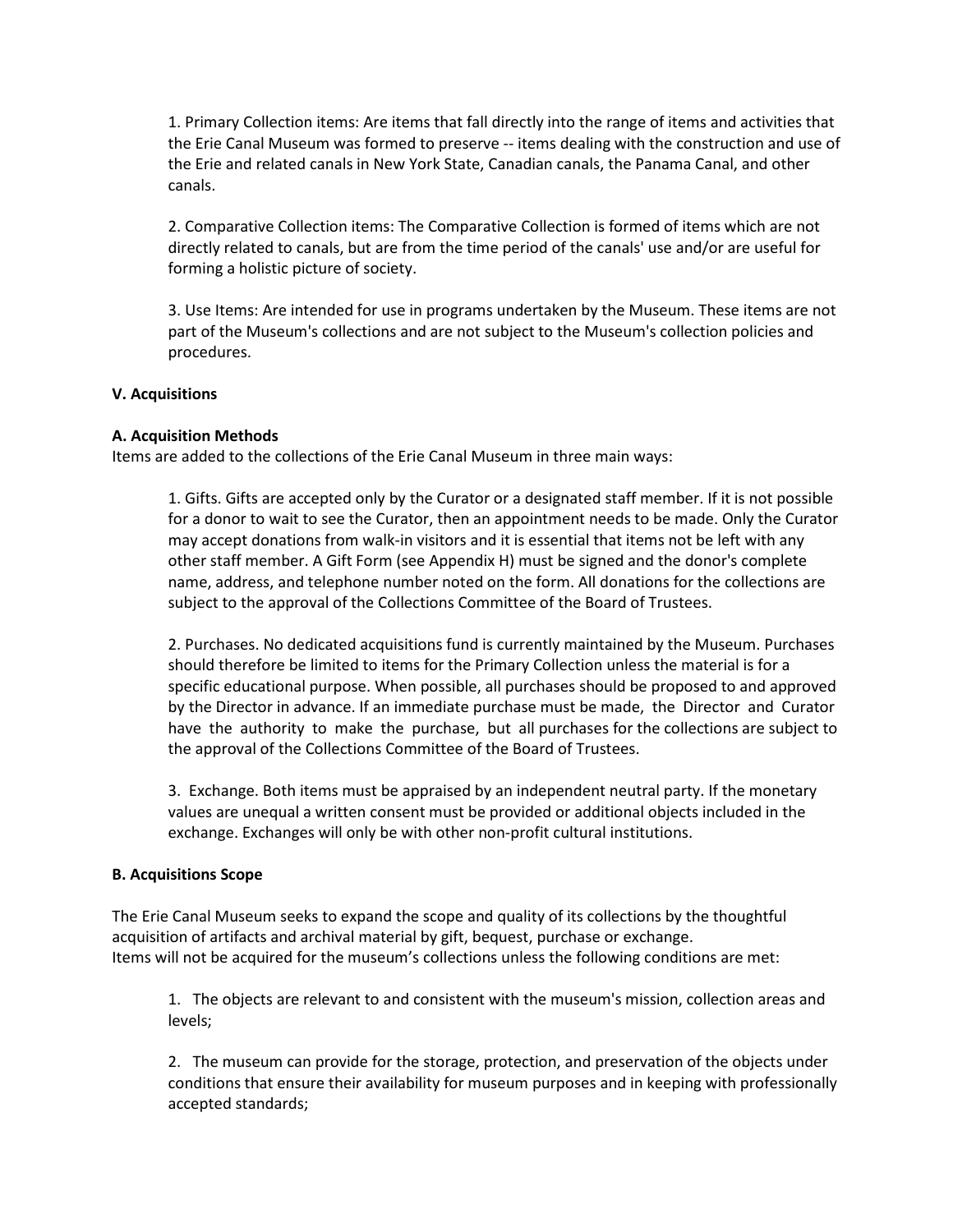3. It is intended that the objects shall have permanency in the collections as long as they retain their physical integrity, their identity, and their authenticity, and as long as they remain useful for the purposes of the museum.

In most cases title to objects acquired for the collections is to be obtained free and clear, without restrictions as to use or future disposition. If objects are accepted with restrictions or limitations the conditions are to be stated clearly in the Deed of Gift, and are to be strictly observed by the museum.

All acquisitions are subject to the approval of the Collections Committee of the Board of Trustees. Committee approval of purchases is to be obtained prior to payment in most cases. Professional staff may authorize purchase of an item without prior Committee approval if the cost is less than \$250, circumstances preclude the time needed for Committee approval, and the item is of sufficient interest. The purchase of any object or collection for \$1,000 or more must receive approval from the full Board of Trustees. A legal instrument of conveyance (Deed of Gift) setting forth an adequate description of the objects involved and the precise conditions of transfer must accompany all gifts and purchases and will be kept on file at the museum. In all cases this document shall be signed by the seller or donor and by an authorized museum representative.

Records and accession information is retained for all objects acquired for the collections. The Erie Canal Museum does not provide appraisals of donated objects. It is the responsibility of the donor to provide such evaluation if necessary. Where a professional appraisal has been conducted the museum will request a copy for its files. A list of local appraisers may be provided.

The museum subscribes to the 1970 UNESCO/ICOM Convention and observes all U.S. and international laws in acquiring objects for the collections. The museum does not accept objects acquired under exploitative, irresponsible or illegal circumstances.

Objects under consideration for purchase by the museum shall be treated as loans for the purpose of study. All policies, procedures, and insurance provisions concerning incoming loans shall apply.

Pursuant to Section 233-a of the NY State Education Law (effective 9/4/2008), undocumented objects (with no known owner) become property of the museum after 10 years; unclaimed property (known owner) after 5 years. Accordingly, the museum will publicize undocumented objects via newspaper and send certified letters to known owners, in order to resolve these situations as they arise.

The museum does not acquire objects for developmental purposes unless prior written consent of the donor is obtained.

#### **C. Registration Procedure**

1. When an item enters the museum as a gift, a Gift Agreement Form, listing the name, address, and telephone number of the donor, the date received, the name and department of the Museum staff member accepting the item, the number of items, and a brief description, history, and any additional information about each item is immediately filled out and signed by the donor. If the item is a purchase, a Purchase Agreement Form is filled out and the original sales receipt is kept with the form.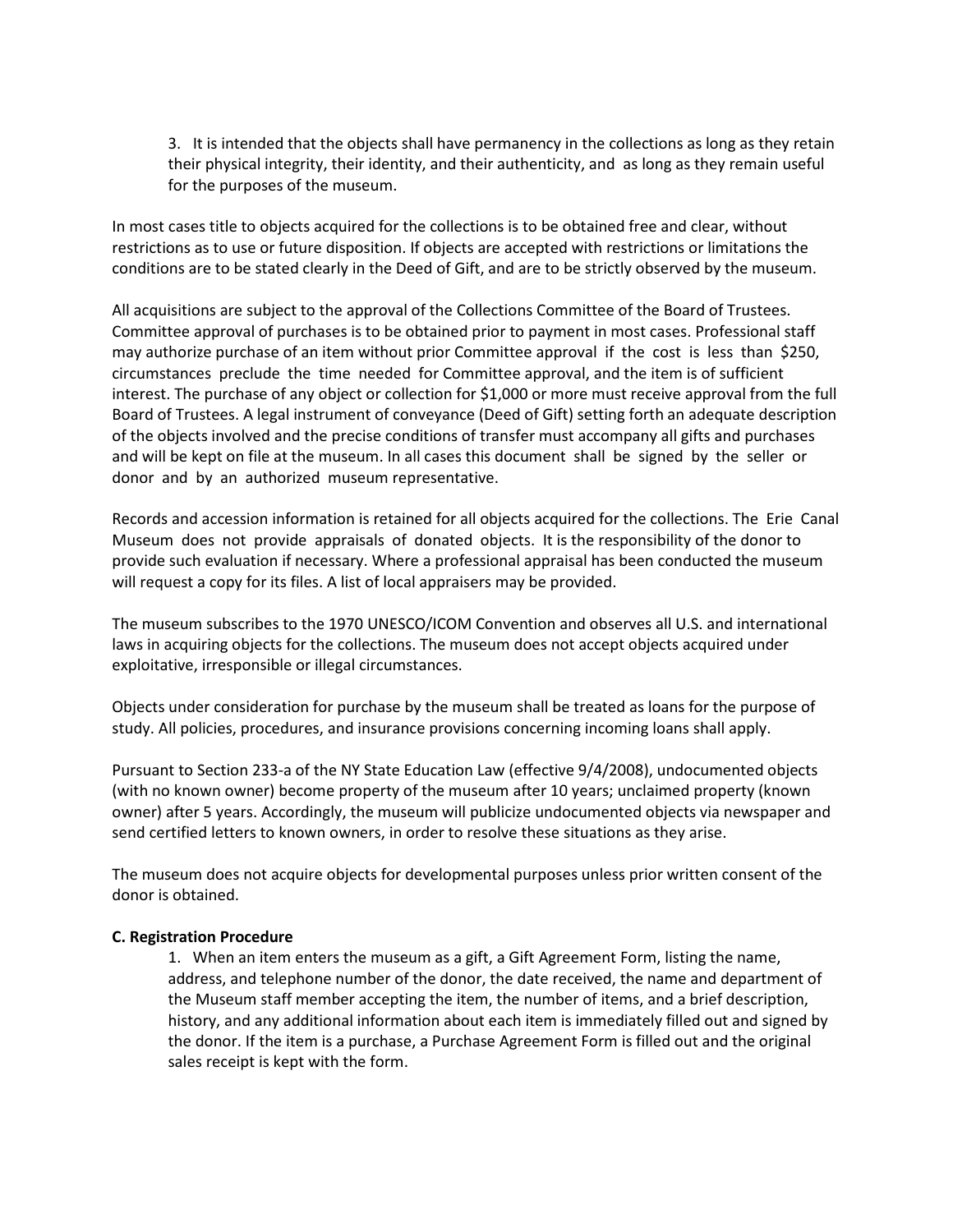2. The item is brought up at the next meeting of the Collections Committee for consideration. If accepted it is categorized as either a Primary or Comparative Collection item. If an item is rejected by the Collections Committee, the donor is contacted and arrangements made to return or otherwise dispose of the item.

3. Once an item is accepted into the collections it is assigned a unique and permanent accession number.

4. The accession record is created in PastPerfect and connected to the appropriate contact file for the donor according to the instructions in "Entering Data into the PastPerfect System" on page 27 of this manual.

5. The item itself is then numbered. If the item is a print, photograph, map, or other paper item, it is numbered in pencil on the verso in the upper right hand corner. Books are numbered in pencil on the front fly leaf (first right hand page inside the cover) and in the upper right hand corner of the title page. Artifacts are labeled with non-waterproof India ink using a "technical" or quill pen on a small patch (approximately 3/8" square area) of orange-red acrylic paint applied in an inconspicuous (but not hidden) location. Once completely dry, a clear acrylic varnish is applied for protection. This combination of acrylic paint, India ink, and acrylic varnish allow for removal in the future, should it become necessary. Textiles are labeled by lightly sewing on a piece of acid-free bias tape on which the item's accession number has been written with a waterproof laundry pen. In some cases, an artifact tag may be used instead of permanent marking.

6. A paper file is created for each accession, consisting of the Gift Form/Original Purchase Receipt, copies of all correspondence, and other relevant material (such as copies of reference material). This file is kept in a lockable, fireproof, four- drawer filing cabinet which is located in the Curator's office.

7. A letter of thanks and acknowledgment is sent after receipt, approval, and processing of a gift.

8. Documentation records must be kept up-to-date, stored in a secure location, and properly handled to insure their preservation. The PastPerfect database is backed up monthly to an external hard-drive. A backup of the Museum's electronic documents is completed monthly and stored off-site.

## **D. Accessioning Procedure**

1. Current Procedure: Once an item is accepted into the collections, it is assigned a unique and permanent accession number. This number consists of the four digits of the year of the accession, a decimal point, and the sequential number of the accession in that year. For example, "2005.12" would be the twelfth accession in 2005. The prefix of "PC" is used for items included in the Primary Collection, as established by the Collections Committee. Items given a prefix of "CC" belong in the Comparative Collection. Use Items are not accessioned.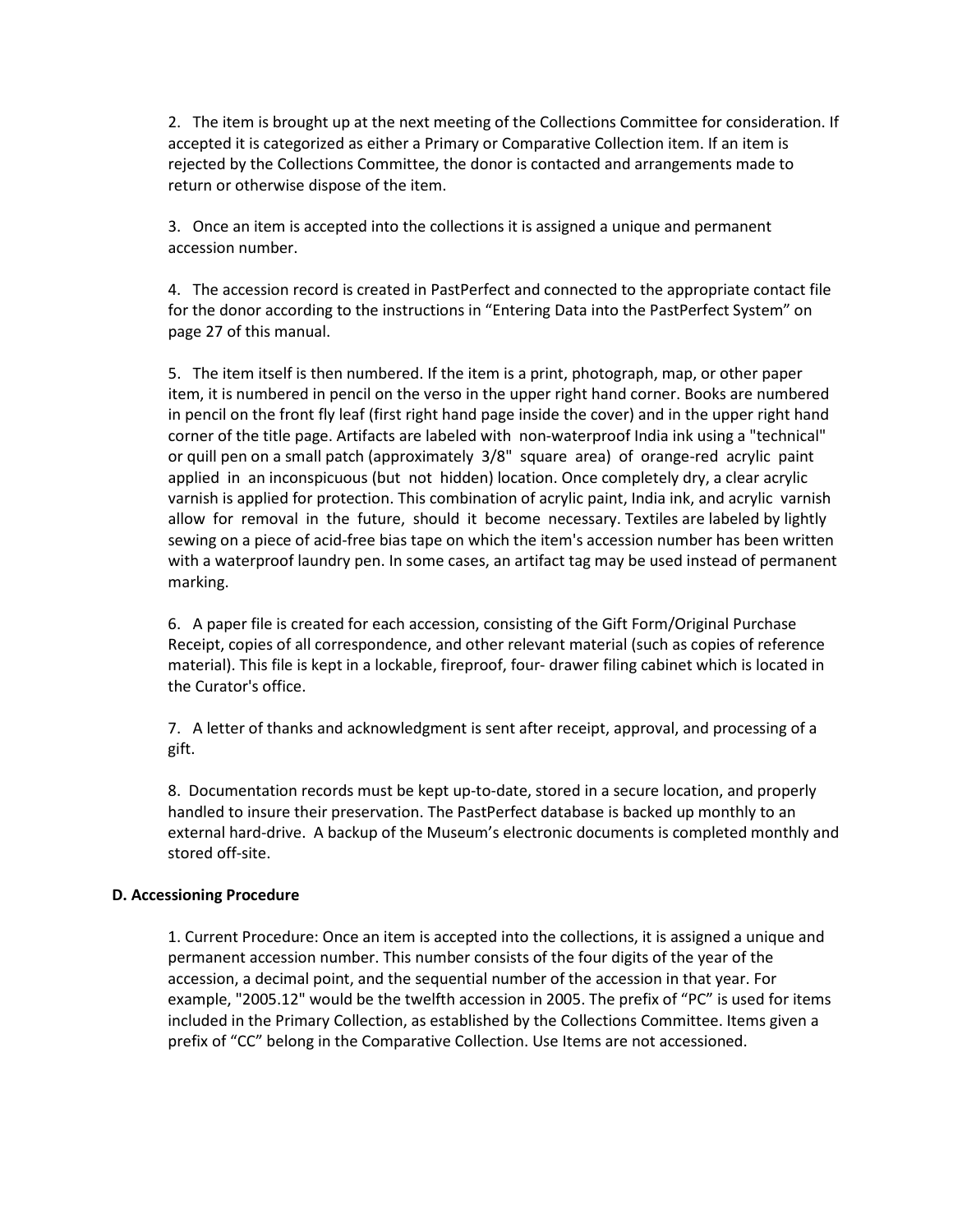This system of numbering is in use for all accessions only from 1985 to the present and for artifacts accessioned from 1981 to the present. Between 1981 and 1984, Library accessions received an "L" prefix. Prior to 1981 all accessions received only a number (no prefixes).

Many accessions contain more than one item, in this situation each item is assigned a unique number within its accession. This is indicated by adding a second decimal point and the number of the item to the group accession number. "PC 2005.12.6" is the sixth item in the twelfth accession to the Primary Collection in the year 2005.

2. Items "Found in the Collection": At times, unaccessioned items will be found in storage areas without any corresponding documentation. There are many reasons for this situation. When the Museum was formed in 1962, many of the first collection items were brought in with little or no attention paid to documentation. As a result, there are many items with little or no recorded provenance. Sometime in the future, it may be possible to learn more about these items but, for now, they must still be treated as collection items.

Historically items "found in the collections" of the Erie Canal Museum have been accessioned under one of three systems: the "00." file, still in use today; the "x" file, in use during the early 1970's; or placed within the regular accessions system by assigning an accession number to a group of often unrelated items. Almost all the items accessioned using this last system have accession numbers beginning with "69.", suggesting that this system was only used in 1969.

a. The "00." File: Instituted in 1977 and used primarily to reduce the registration backlog at that time. If an item is located in the collection without an accession number but needs to have records kept on it, a "00." number is assigned. This number works exactly like a regular accession number, except that the year digits are replaced by zeros. The numbers following the decimal run from one to infinity. Each item gets a separate number, members of a group of related items may be designated by an additional number separated from the second number by a decimal point. Separate parts of an item may be assigned letters after the second number without the use of a decimal point. For example, "00.5467.10A" could be one part of an object that is the tenth object in a related group accessioned as the 5,467th "00." group. The "00." system was also sometimes used for accessioning anonymous donations. Anonymous donations are now accessioned as "anonymous donor" and given a standard accession number.

b. The "x" File: Between 1974 and 1976, a system similar to the "00." system was in use, which assigned accession numbers with a lower-case `x' in front of them (e.g. "x75.15") to items found in the collection. These numbers were recorded near the back of the accession ledger in use during this period. As of 1977, the policy for dealing with these items was to: a.) deaccession them, if appropriate, or b.) transfer them to the "00." file by crossing out the number in the ledger, and assigning the next open "00." number to the item (as above).

#### c. Old Procedure:

1. Before assigning a "00." number to an item, check it over thoroughly - accession numbers could be in unusual or hidden places. Check all accession